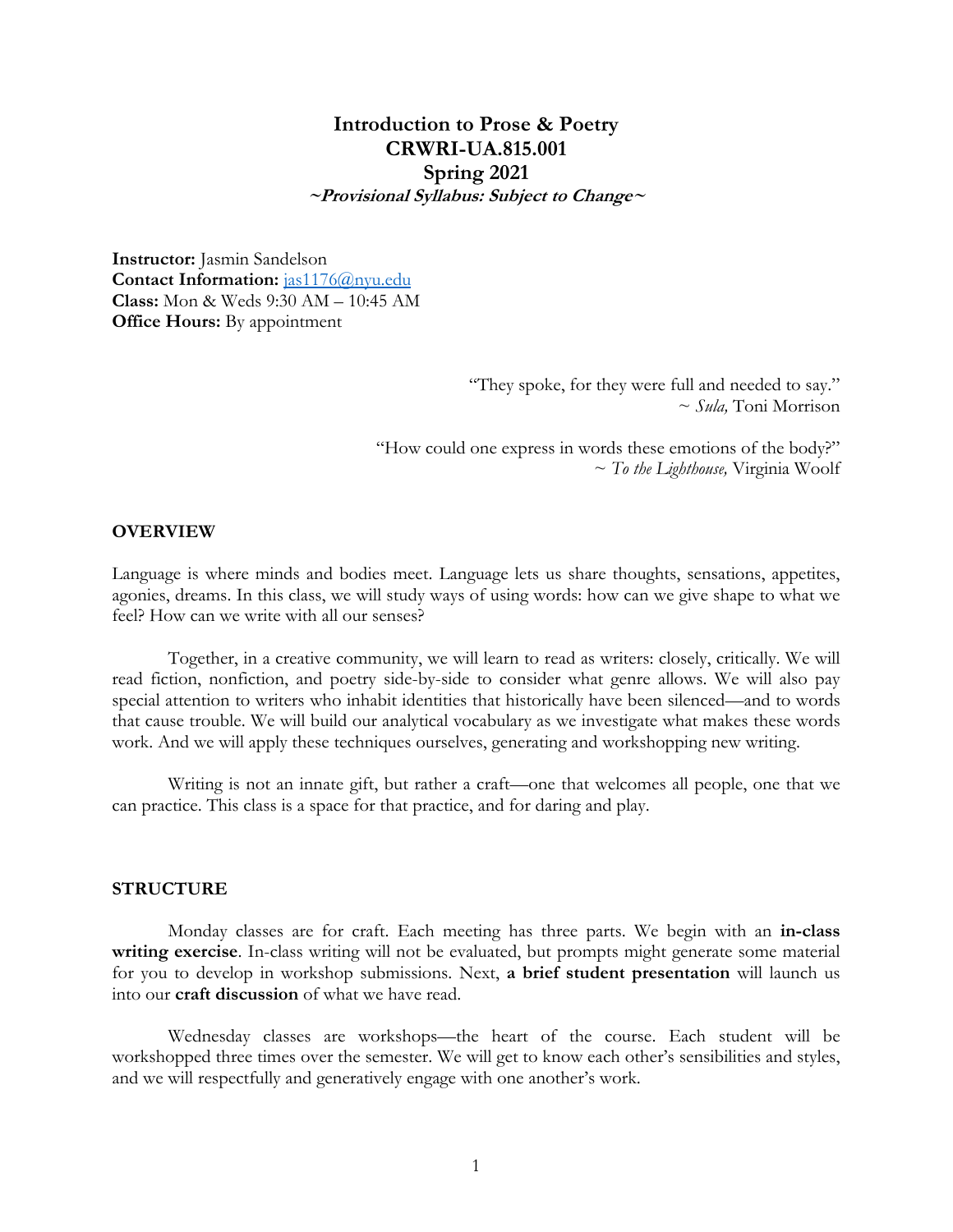#### **GRADING & REPONSIBILITIES**

#### **Participation & Attendance – 40%**

Through this class, we will learn from one another, as readers, writers, and thinkers. Everyone's full and active participation is essential. Please read assigned pieces closely: print them out and mark them up. Underline phrases that stand out to you—that you like, dislike, or question—and write in the margins. Come prepared with comments and questions. The same goes for workshops. Make sure you have generously read your peers' work, and come to class ready to contribute to a lively, constructive conversation.

#### **Reading Presentation & Observations – 10%**

Once during the semester, each student will begin our Monday craft class with a brief (5 minute) presentation on the readings (more on this in class). Several weeks, I will ask you to jot down "observations"—small things you notice, overhear, remember, or wonder about as you go about your days. On weeks these are due, I'll ask you to email me the observations before our craft class.

#### **Workshop Submissions – 20%**

You will submit three pieces of writing to be workshopped. There are no genre constraints—feel free to repeat, blur, or challenge genres. Prose submissions should be 5-12 double spaced pages, and poetry submissions should consist of up to 2 poems or 5 pages. Please bring 13 printed copies to distribute to class the week before your workshop date.

Your writing will not be graded on "quality"—you can expect full marks for submitting three thoughtful workshop submissions on time. Please see this class as an opportunity to take creative and intellectual risks.

#### **Workshop Responses – 20%**

Please read your peers' submissions at least twice; the first time as a reader, and the second time, more closely, as a writer. Please then mark up the manuscript, underlining notable phrasing and adding line-edits. Finally, please write a response letter—or "critique"—of at least 400 words. In these letters, describe what is working (or not) in literary terms, using the language and tools we consider in our craft classes; not what you "like" or "don't like." These letters will provide helpful feedback for your peers, but, importantly, they also will support your own literary development. Please bring to class your marked-up manuscript, for the writer, and two copies of your response letter—one for the writer, and one for me.

#### **Revised Portfolio – 10%**

Revision is critical to the writing process. At the end of the semester, you will hone some of your submitted work, integrating feedback from your peers and your new literary skills. You will turn in a revised portfolio of polished written work.

#### **COURSE POLICIES**

#### **Attendance & Punctuality**

Please come to class. Be punctual and prepared. Each student is permitted one unexcused absence, but after the add/drop period, further missed classes—and late arrivals beyond 20 minutes—will reduce your letter grade by a half point.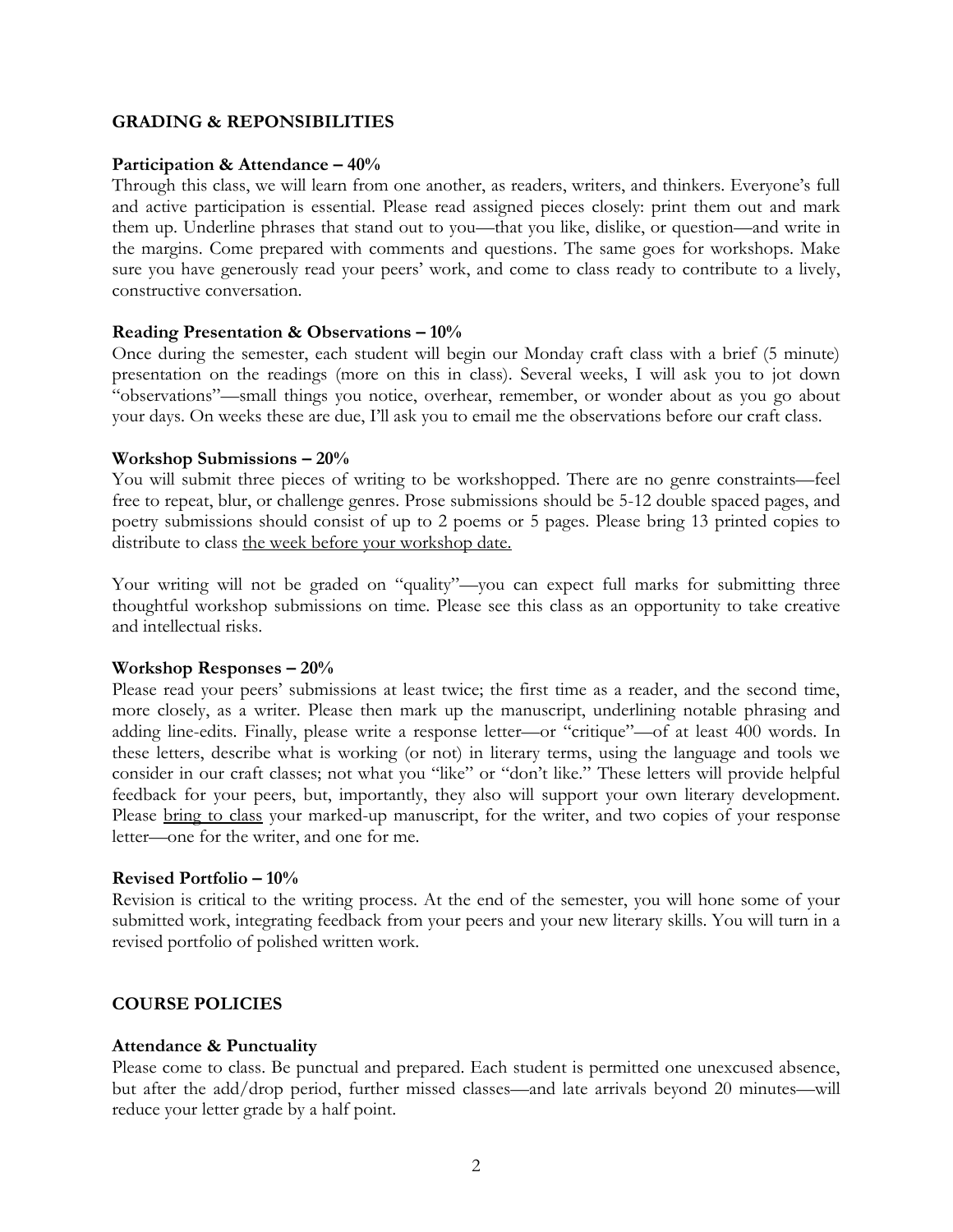# **Office Hours**

Everyone must meet with me at least once during the semester, and I encourage you to do so as many times as would be helpful. Please email me at jas1176 $@$ nyu.edu to schedule.

# **Plagiarism**

Don't turn in work that is not yours. The university has zero tolerance for plagiarism, which will prompt disciplinary action. If you are struggling to complete an assignment, feel free to reach out to me.

# **Technology**

For our Monday morning exercises, you may write either on a laptop or with pen and paper. Other than that, cell phones and laptops are not allowed in class. If there is an accessibility concern, please talk to me and we'll work something out.

# **Disability Disclosure Statement**

Academic accommodations are available to any student with a chronic, psychological, visual, mobility, or learning disability, or who is deaf or hard of hearing. Students should please register with the Moses Center for Students with Disabilities:

NYU's Henry and Lucy Moses Center for Students with Disabilities 726 Broadway, 2nd Floor New York, NY 10003 [http://www.nyu.edu/csd;](http://www.nyu.edu/csd) Phone: 212-998-4980; Voice/TTY Fax: 212-995-4114

# **Student Wellness Policy**

In this class, students will share non-fiction writing. Content relating to murder, suicide, sexual assault, or severe mental distress, such as seems to be a possible cry for help, will prompt my attention. Before submitting any such work, please send me an email putting it into context. If you need someone to talk to at any point in the semester, please feel safe to reach out to me. I can guide you to the NYU Wellness Center.

# **COURSE BREAKDOWN**

# **WEEK 1**

Mon Jan 24 – Introductions

- Syllabus Overview
- Workshop Planning

#### Wed Jan 26

- "[On Finding Stories Everywhere](https://lithub.com/marguerite-duras-on-finding-stories-everywhere/)," Marguerite Duras
- ["Against Catharsis: Writing is Not Therapy,"](https://lithub.com/against-catharsis-writing-is-not-therapy/) T Kira Madden
- ["I Go Back to May 1937,"](https://www.poetryfoundation.org/poems/47057/i-go-back-to-may-1937) Sharon Olds

\* Sat Jan 29: *Workshop Group 1 Submission Due*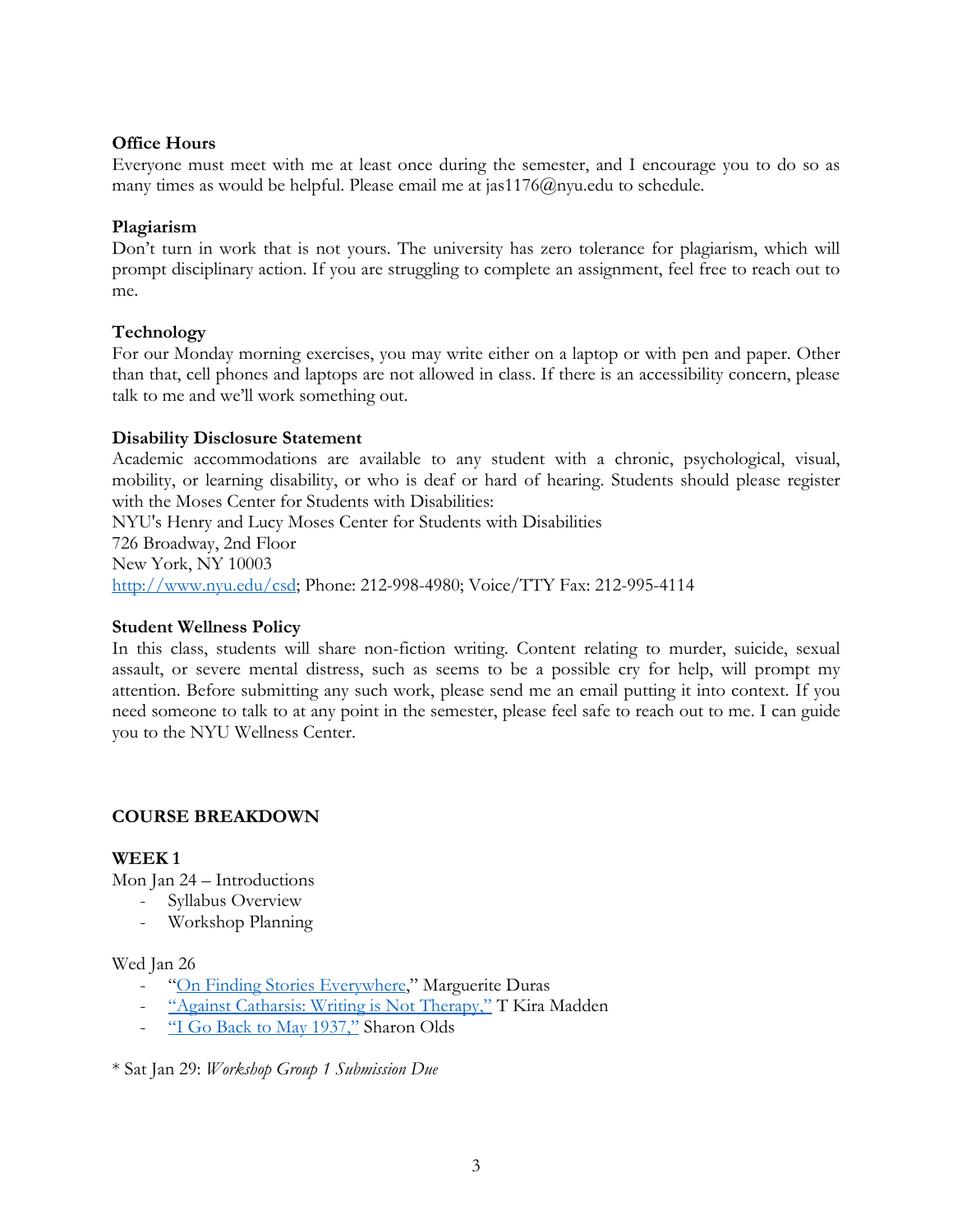# **WEEK 2**

Mon Jan 31 - Craft

- "[Woven,](https://www.guernicamag.com/woven/)" Lidia Yuknavitch
- "[The Feels of Love,](https://www.guernicamag.com/the-feels-of-love/)" T Kira Madden
- "[Rape Joke,](https://www.theawl.com/2013/07/patricia-lockwood-rape-joke/)" Patricia Lockwood

Wed Feb 2 – Workshop

- Group 1 Round 1
- *Workshop Group 2 Submission Due*

# **WEEK 3**

Mon Feb 7 - Craft

- "[Poetry is Not a Luxury](https://makinglearning.files.wordpress.com/2014/01/poetry-is-not-a-luxury-audre-lorde.pdf)" Audre Lorde
- Selected Poems, Audre Lorde
- "[Revealing and Obscuring Myself on the Streets of New York](https://www.newyorker.com/culture/personal-history/revealing-and-obscuring-myself-on-the-streets-of-new-york)," Hilton Als

Wed Feb 9 – Workshop

- Group 2 Round 1
- *Workshop Group 3 Submission Due*

#### **WEEK 4**

Mon Feb 14 - Craft

- "The Undying," Anne Boyer (excerpts)
- "The Empathy Exams," Leslie Jamison

Wed Feb 16 – Workshop

- Group 3 Round 1
- *Workshop Group 4 Submission Due*

#### **WEEK 5**

Mon Feb 21 – NO CLASS, President's Day

Wed Feb 23 – Workshop

- Group 4 Round 1
- *Workshop Group 1 Submission Due*

### **WEEK 6**

Mon Feb 28 - Craft

- "Milkman," Anna Burns (chapters 1, 2)
- "[Girl](https://www.newyorker.com/magazine/1978/06/26/girl)" Jamaica Kincaid

Wed Mar 2 – Workshop

- Group 1 Round 2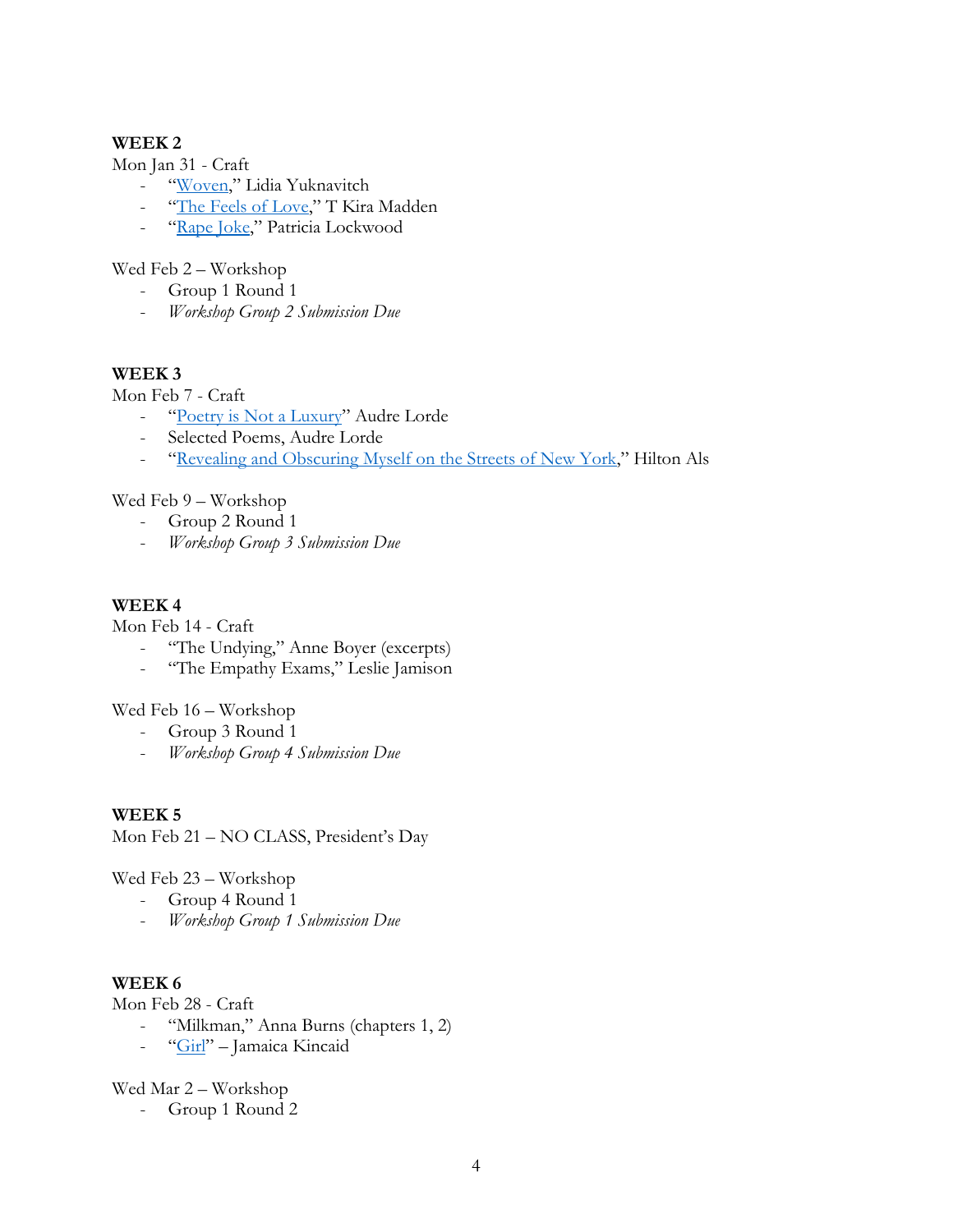- *Workshop Group 2 Submission Due*

### **WEEK 7**

Mon Mar 7 - Craft

- "Ordinary Girls," Jacquira Diaz (excerpts)
- "[We Real Cool](https://www.poetryfoundation.org/poetrymagazine/poems/28112/we-real-cool)," Gwendolyn Brooks

Wed Mar 9 – Workshop

- Group 2 Round 2
- *Workshop Group 3 Submission Due*

#### **SPRING BREAK**

# **WEEK 8**

Mon Mar 21- Craft

- "Bluets," Maggie Nelson

Wed Mar 23 – Workshop

- Group 3 Round 2
- *Workshop Group 4 Submission Due*

# **WEEK 9**

Mon Mar 28 - Craft

- "We Love You Crispina," Jenny Zhang
- "What Belongs to You," Garth Greenwell (chapter 1)

Wed Mar 30 – Workshop

- Group 4 Round 2
- *Workshop Group 1 Submission Due*

#### **WEEK 10**

Mon Apr 4 - Craft

- "Deaf Republic," Ilya Kaminsky

Wed Apr 6 – Workshop

- Group 1 Round 3
- *Workshop Group 2 Submission Due*

# **WEEK 11**

Mon Apr 11 - Craft

- "Trash," Dorothy Allison, (selected stories)
- "[Inventory](https://lithub.com/inventory/)" and "Difficult at Parties," Carmen Maria Machado